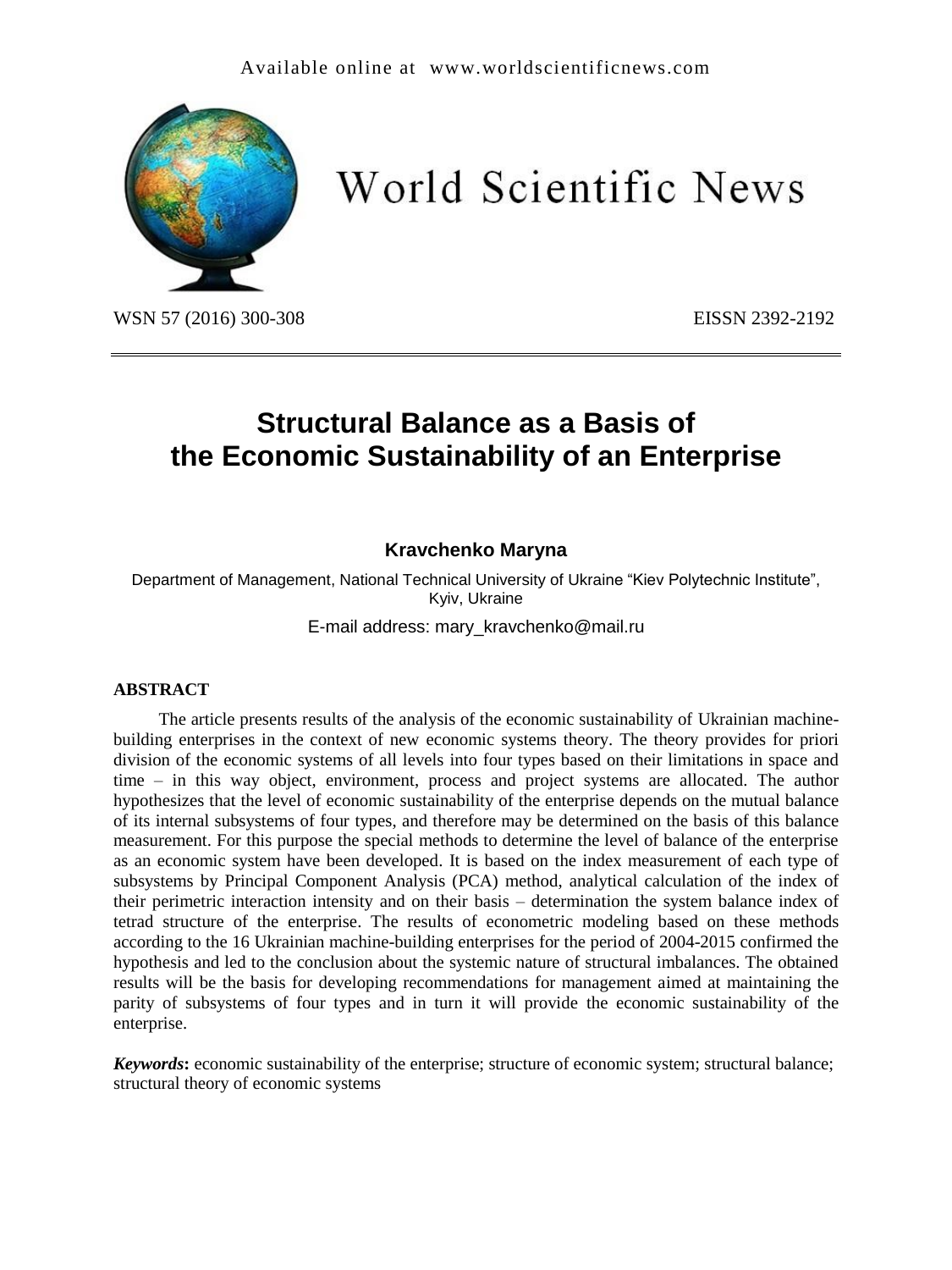#### **1. INTRODUCTION**

Broad categories of economic sustainability and a large number of methodological approaches to its studying caused the absence of its unambiguous interpretation even in the range of general systems theory. However, despite the interpretation, the general systems theory recognizes that the structure of the system plays a key role in ensuring of its sustainability. Therefore a systems approach of the socio-economic systems analyze is based largely on the selection and researching of their structure. Such specificity of systematic approach was aptly noted by the founder of the Club of Rome A. Peccei, who said that it was "dictated by the complex nature of the modern world, where the mutual relations between the individual components are often more important than the components themselves" [1].

This structural approach was the basis of our research of the economic sustainability of Ukrainian enterprises. However, from the works devoted to the study of the structural sustainability of the socio-economic systems, we can conclude that the main sustainability of the structure is seen in the context of the impact made by the neighboring systems and external factors, but not by the internal ones [2-5]. We made the focus on analyzing the balance of the internal subsystems of the enterprises, but before it we had revealed the mechanism of their interaction with the external system environment [6-7]. To structure the enterprise as a system and identificate its subsystems a new economic theory, formulated by Russian scientist G. Kleiner, was used [8-12]. He supports of the structural approach in the study of social and economic systems and notes that the key distinction of his theory "is to avoid the set-theoretic (endogenous) fundamentals of the systems and to enhance imaginative (exogenous) fundamentals of the system. ... We can say that there is the transition from settheoretic systems theory to the theory of structural systems" [8]. The basic principles of structural theory does not run counter to the principles of general systems theory, this approach integrates neoclassical, institutional and evolutional approaches [9].

The theory is interesting and credible, but new, so it doesn't have a proper methodological, instrumental base and especially econometric treatment. Therefore, to justify adequacy and reliability it requires a more rapid development.

According to this theory, since in general any system is defined as a set of elements that form relatively stable structure in space and time, the fundamental characteristics of any system including economic, are the limits of that space and time. So, all systems that exist in the economy can be divided into four types based on their limitations in time and space:

- objects have limited extension in space and unlimited duration in time;
- environments have unlimited both extension in space and duration in time;
- processes have unlimited extension in space and limited duration in time;
- projects have limited both extension in space and duration in time.

All economic entities, regardless of their hierarchical level – state, regions, industries, enterprises and organizations, households, individuals – are the systems of the object type, as they usually have some spatial limits but they have not time limits [8-12].

The main idea of the interpretation of economic sustainability is that it is seen as a characteristic of tetrad – the group of four types of systems on a certain economic level. Consequently, tetrad is the minimal stable entity capable of independent existence and selfdevelopment. Sustainability of tetrad does not provide a permanent sustainability of systems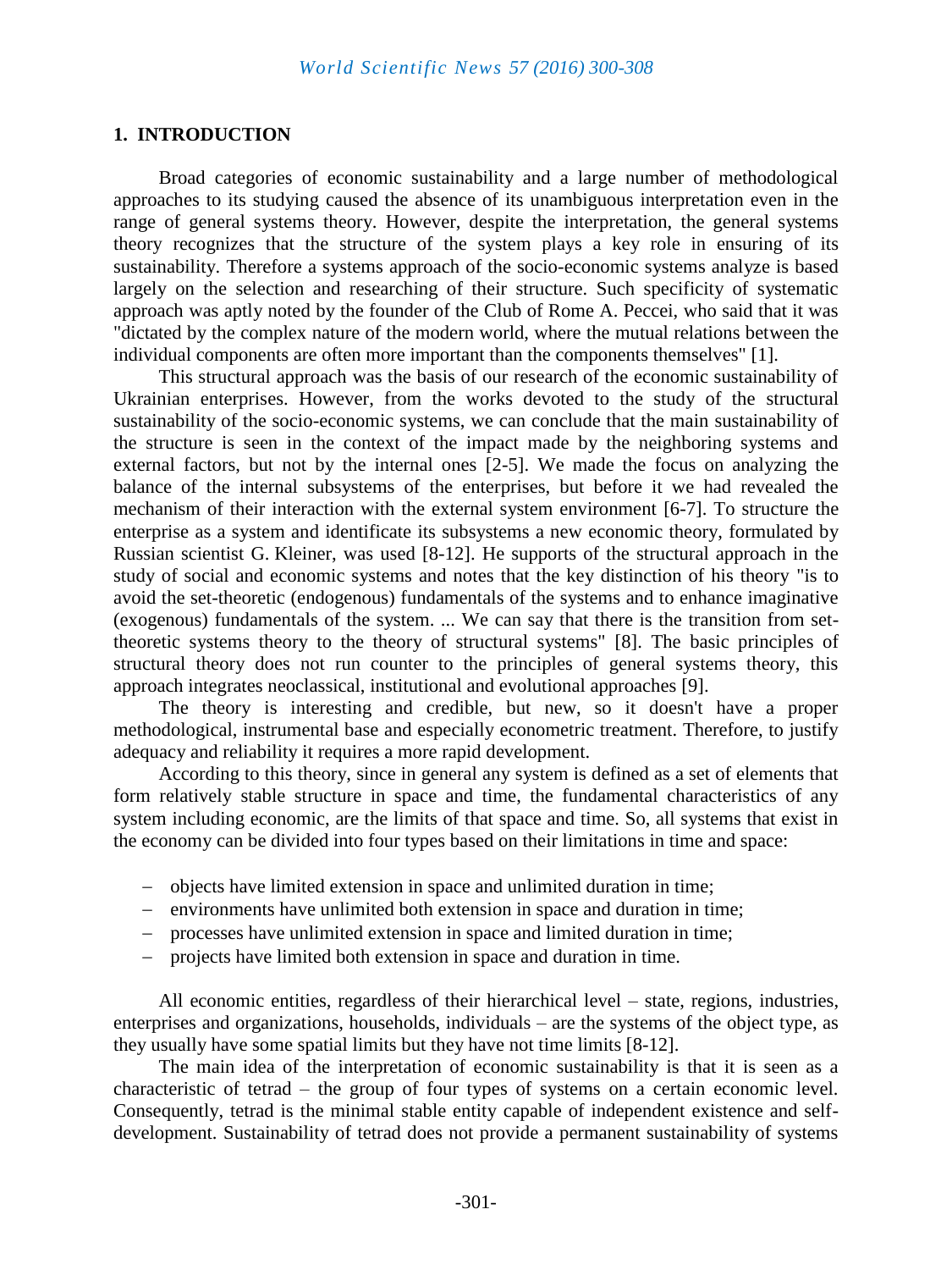that constitute it, but provides for a permanent complex compensatory mechanism of their interaction [6-8, 12].

Methodological concept outlined above is the basis of our research on economic sustainability of microeconomic systems, specifically industrial enterprises. The working hypothesis of the research is that the level of mutual balance of subsystems of four different types – object (*Ob*), environment (*En*), process (*Pc*) and project (*Pj*) – determines the level of sustainability of economic system. And therefore sustainability of economic system may be determined on the basis of this balance measurement. In the main part of the work we have tried to conduct a more rigorous test of this hypothesis, based on formal econometric analysis.

The purpose of this article is to provide the results of this hypothesis verification by econometric analysis according to the 16 Ukrainian machine-building enterprises for the period of 2004-2015.

## **2. RESULT**

#### **2. 1. Identification of Industrial Enterprises' System Structure**

For measuring the balance of enterprises systems structure have been identified and its components, which can be attributed to the object, environment, process and project subsystems of the enterprise, have been allocated. Specific set of the elements of these subsystems for an industrial enterprise are listed below:

- object subsystem *(Ob)* includes the totality of the employees, management, business holders, departments of the enterprise;
- environment subsystem *(En)* is represented by social and cultural spheres of enterprise and includes its internal standards, regulations, rules, institutions, communication, climate and culture;
- $\alpha$  process subsystem *(Pc)* is represented by sphere of industrial and economic processes that take place at the enterprise and includes its technology, information, management, logistics, business processes;
- project subsystem *(Pj)* includes the totality of the investment and innovative projects, programs, events, intentions of the enterprise, including its restructuring and reformation.

The main roles of these subsystems in ensuring the sustainability of the enterprise are shown below:

- role of the object subsystem is to ensure continuation of the enterprise existence during the time and within the occupied part of the space;
- role of the environment subsystem to ensure continuation of the enterprise existence during the time and its unlimited functioning in the space;
- role of the process subsystem to ensure continuation of the enterprise existence within the allocated time and its unlimited functioning in the space;
- role of the project subsystem to ensure continuation of the enterprise existence within the allocated time and within the occupied part of the space.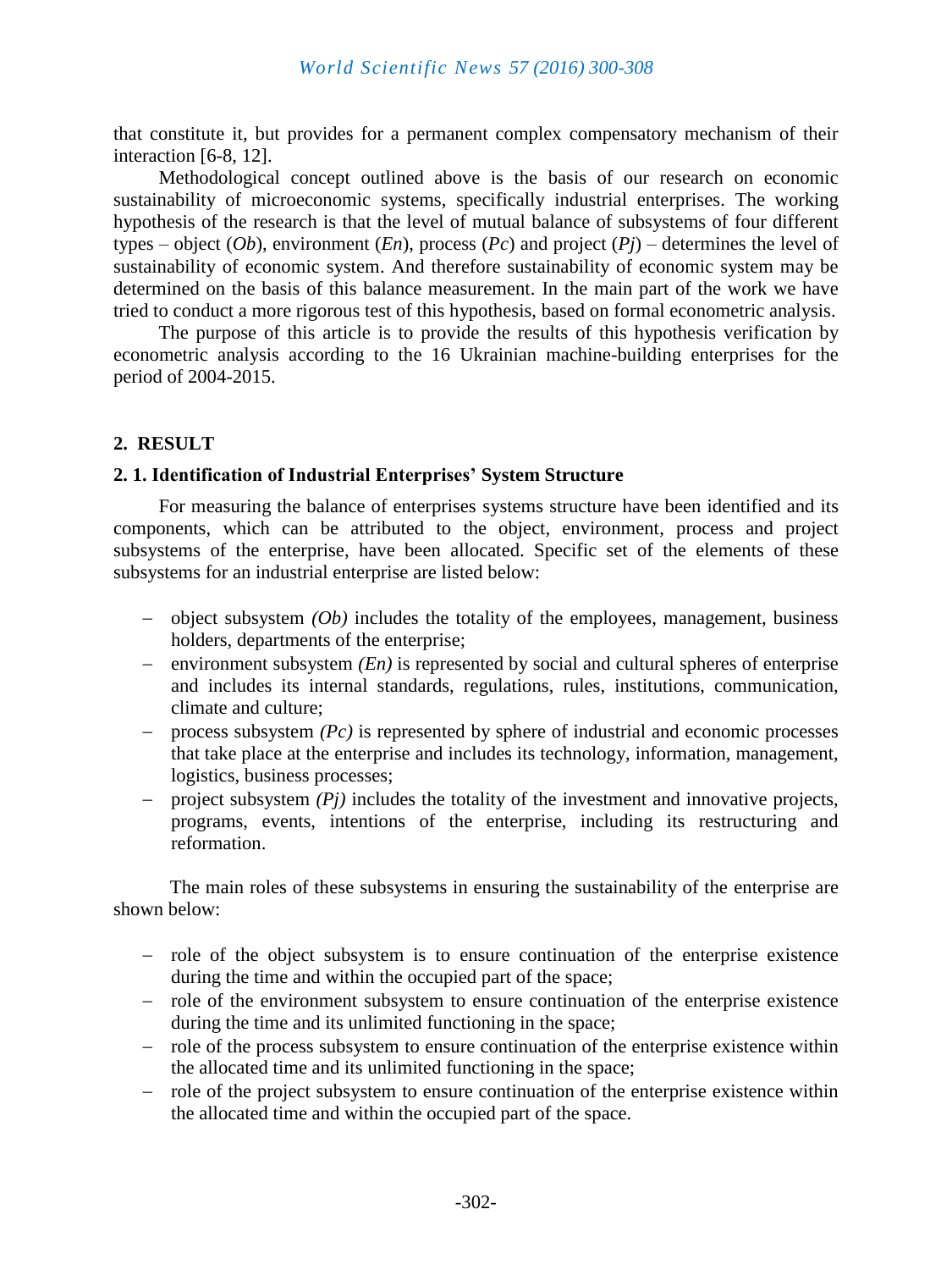Identification of the elements of the enterprise subsystems structure it was expedient to allocate parameters by which they can be evaluated.

#### **2. 2. Evaluation of Balance of Industrial Enterprises' System Structure**

We have developed the methods and conducted econometric assessment of balance of 16 Ukrainian machine-building enterprises for the period of 2004-2015 (total sample consisted of 192 cases). It was based on the measurement of structural proportions of objective, environment, process and project subsystems of enterprise for each case.

Index estimates of subsystems were carried out by application of Principal Component Analysis (PCA) based on the set of selected parameters. The parameters were selected considering the availability, completeness, credibility and timeliness of empirical data for its assessment. Determination of parameters was based mainly on regrouping of the output statistics and because of that the most part of them represents quantity data. Thus, for estimation of object subsystem index were selected 11 parameters, which were reduced to 6 components; for environment subsystem index  $-13$  parameters, which were reduced to 8 components; for process subsystem index  $-9$  parameters, which were reduced to 5 components and for project subsystem index – 16 parameters, which were reduced to 8 components.

To determine the index of subsystems based on the results of PCA the method of assessing the distance to the critical level were used. To this end, for each subsystem "the worst sample" has been defined. It is multidimensional critical point, which reflects the worst set of values of all output parameters that characterize the subsystem. As a result of factor analysis using PSA large sets of parameters for each subsystem were reduced to a few components, the critical point reflects to the worst sets of values of all components.

Then the index estimates of subsystems for all of the analyzed cases can be interpreted as a function of weighted distance to the critical point. For each of the subsystems it can be calculated by the formula:

$$
I_{\rm sys} = \frac{\sqrt{\sum_{a=1}^{A} \left[\lambda_a \left(t_{a_n} - \min_n t_{a_n}\right)\right]^2}}{\sum_{n=1}^{N} \lambda_a},
$$

*Isys* – index of subsystem (is determined for each of them),

 $\overline{a}$ 

 $t_{a_n}$  – *a*-coordinate of the *n*-enterprise in the space of factors (principal components),

 $\min_{n} t_{a_n}$  – minimum value for a given factors for each subsystem,

 $\lambda_a$  – the ratio of eigenvalues (characteristic roots) for a given factor for the subsystem,

*А* – number of factors allocated for the subsystem modeling by scree plot instrument*<sup>1</sup>* ,

*<sup>1</sup> The scree plot is a useful visual aid for determining an appropriate number of principal components. The scree plot graphs the eigenvalue against the component number. To determine the appropriate number of components, an "elbow" in the scree plot are looking for. The component number is taken to be the point at which the remaining eigenvalues are relatively small and all about the same size*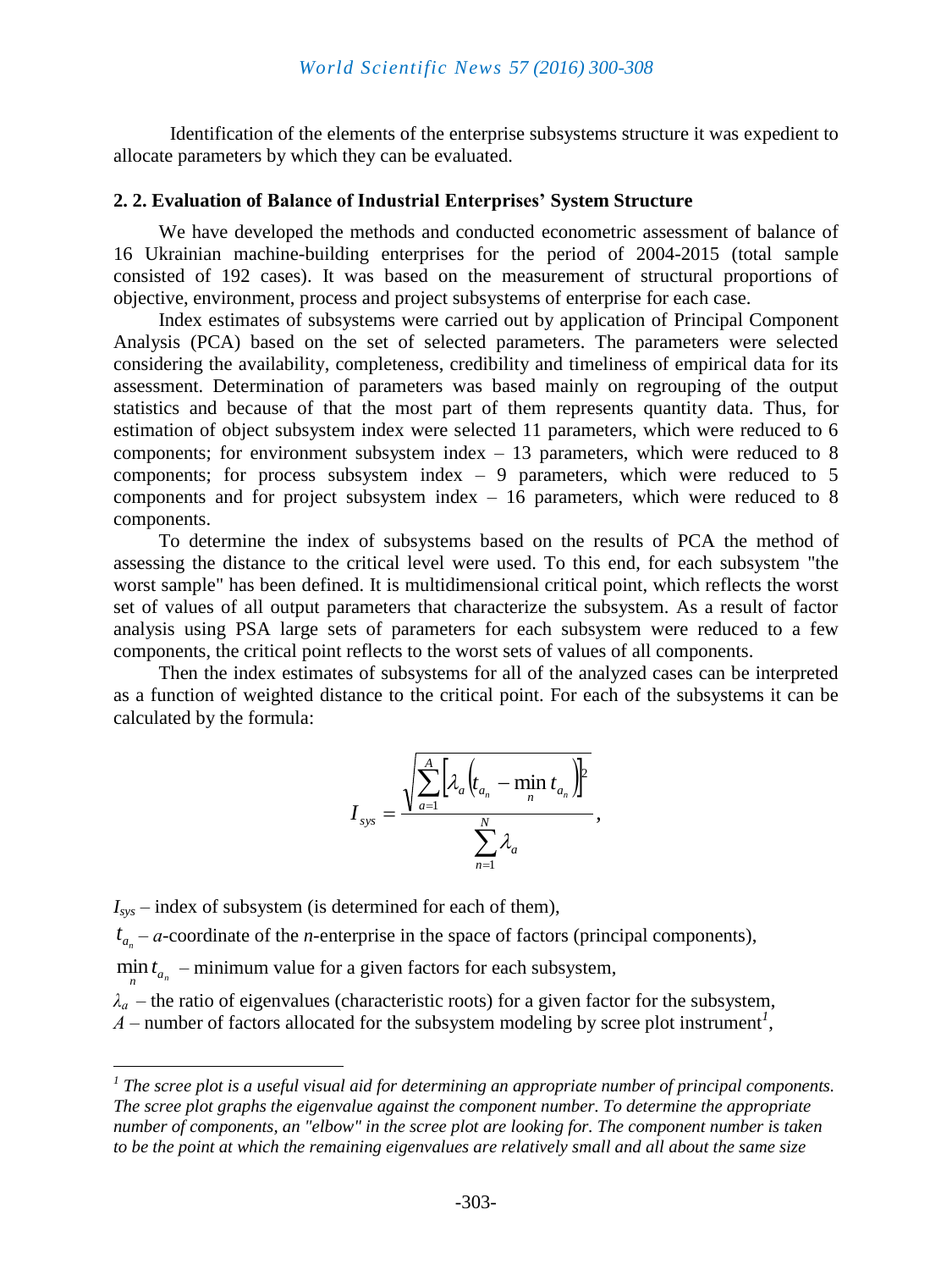*N* – number of enterprise.

Application of the PCA method in the research allowed us to determine the indexes of subsystems of each type for each enterprise. To integrate the results of modeling generalized indexes of object subsystem  $(I_{Ob})$ , environment subsystem  $(I_{En})$ , process subsystem  $(I_{Po})$  and project subsystem  $(I_{P_i})$  were determined They were calculated for the group of analyzed enterprises by the arithmetic mean formula. The results of a generalized index of each type subsystems determination are presented in **Table 1.**

| Subsystem<br>type                                                                                    | A generalized index of subsystem by years |      |  |  |  |                                                                                                                            |  |  |                                    |  |      |      |
|------------------------------------------------------------------------------------------------------|-------------------------------------------|------|--|--|--|----------------------------------------------------------------------------------------------------------------------------|--|--|------------------------------------|--|------|------|
|                                                                                                      |                                           |      |  |  |  | 2004  2005  2006  2007  2008  2009  2010  2011  2012  2013  2014  2015                                                     |  |  |                                    |  |      |      |
| Objects $(I_{Ob})$                                                                                   |                                           |      |  |  |  | $\vert 0.91 \vert 0.91 \vert 0.90 \vert 0.89 \vert 0.89 \vert 0.86 \vert 0.83 \vert 0.86 \vert 0.87 \vert 0.79 \vert 0.79$ |  |  |                                    |  |      | 0.81 |
| Environments $(I_{En})$   0,44   0,44   0,41   0,45   0,47   0,48   0,46   0,47   0,47   0,41   0,33 |                                           |      |  |  |  |                                                                                                                            |  |  |                                    |  |      | 0.40 |
| Processes $(I_{Pc})$                                                                                 | 0.48                                      |      |  |  |  | $\vert 0.47 \vert 0.46 \vert 0.46 \vert 0.43 \vert 0.40 \vert 0.37 \vert 0.37 \vert 0.44 \vert 0.43 \vert 0.43$            |  |  |                                    |  |      | 0.39 |
| Projects $(I_{P_i})$                                                                                 | 0,71                                      | 0,68 |  |  |  | $\vert 0.68 \vert 0.68 \vert 0.65 \vert 0.67 \vert 0.69$                                                                   |  |  | $\vert 0.70 \vert 0.66 \vert 0.71$ |  | 0,69 | 0.71 |

**Table 1.** A generalized index of subsystems of each type for the group of analyzed enterprises.

The results of the econometric modeling and evaluation show that the ratio between the values of generalized indexes of the subsystems during the period was generally the same. The graphical display of ratio between the values of generalized indexes for the group of enterprises demonstrate the advantages of object and project subsystems in the overall structure of tetrad by each period as shown in **Figure 1**.

It confirms that in general for twelve years structural disproportions were very similar in nature. The most severe was the object subsystem – its share in overall structure of tetrad fluctuated within 33,9-37,4% (the average was 35,8%). The second subsystem by severity was the project – its share fluctuated within 27,3-31,0% (the average was 28,5%). Environment and process subsystems had almost the same, relatively lower severity. The share of environment subsystem fluctuated within 14,5-20,3% (the average was 18,1%), process subsystem – within  $15,4-20,1\%$  (the average – 17,6%.)

Based on the obtained indexes of the subsystems, the new indexes that characterize the intensity of interaction between the neighboring subsystems: objects and environments, environments and processes, processes and projects, projects and objects, were analytically determined. The character and features of interaction between the systems in tetrads are presented in more detail in [6,9,11].

The set of parameters which define indexes of the intensity of interaction between the neighboring subsystems was determined by the settlement-graphical way with the method proposed by M. Rybachuk [13]. To do this factor two-dimensional space in the Cartesian coordinates has been constructed for each case. More detailed our way of using this method is described in [7].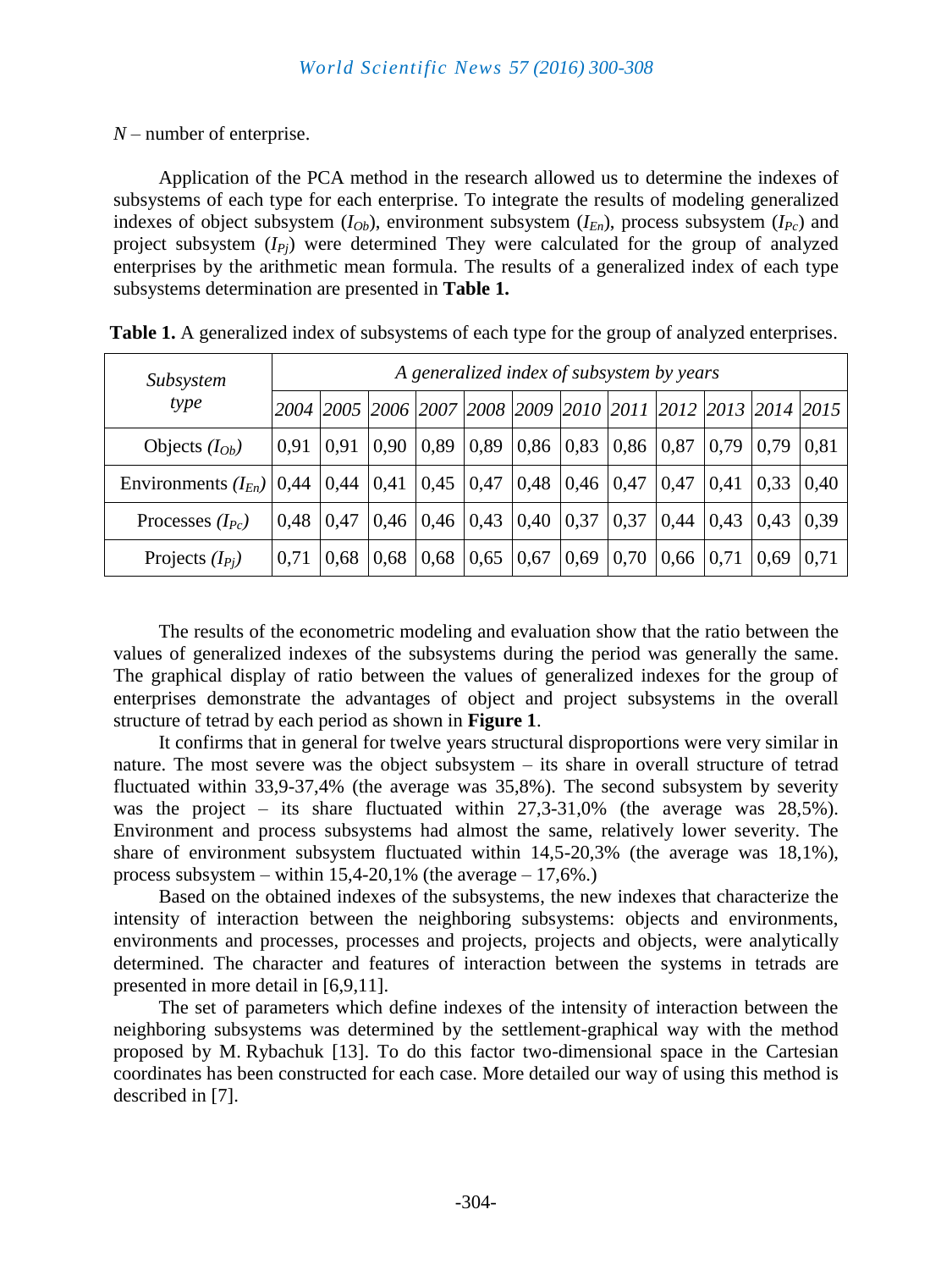

**Figure 1.** The share of each subsystem in overall tetrad structure of enterprises (generalized data)*<sup>2</sup>*

Similar to the above, to integrate the obtained results generalized indexes of the intensity of interaction between the objects and environments (*іnt (Ob-En)*), environments and processes (*іnt (En-Pc)*), processes and projects (*іnt (Pc-Pj)*), projects and objects (*іnt (Pj-Ob)*) have been determined. They were calculated for the group of analyzed enterprises by the arithmetic mean formula. The results of generalized indexes of the intensity of interaction between subsystems determination are presented in **Table 2.**

| Pair of interacting<br>subsystems | A generalized index of the intensity of interaction by years |      |      |                                          |  |                                                                                           |      |      |      |                  |  |      |
|-----------------------------------|--------------------------------------------------------------|------|------|------------------------------------------|--|-------------------------------------------------------------------------------------------|------|------|------|------------------|--|------|
|                                   |                                                              |      |      |                                          |  | 2004  2005  2006  2007  2008  2009  2010  2011  2012  2013  2014  2015                    |      |      |      |                  |  |      |
| $int(Ob-En)$                      | 0,51                                                         | 0,52 |      |                                          |  | $\vert 0.51 \vert 0.52 \vert 0.54 \vert 0.55 \vert 0.55 \vert 0.56 \vert 0.54 \vert$      |      |      |      | $0,50$   $0,47$  |  | 0,52 |
| int $(En-Pc)$                     | 0.37                                                         | 0.37 |      |                                          |  | $\vert 0.36 \vert 0.37 \vert 0.37 \vert 0.37 \vert 0.35 \vert 0.35 \vert 0.37 \vert$      |      |      |      | $0,36$ 0.34      |  | 0.34 |
| int $(Pc-Pj)$                     | 0.49                                                         | 0.49 | 0.50 |                                          |  | $\vert 0.48 \vert 0.46 \vert 0.45 \vert 0.45 \vert 0.44 \vert 0.46 \vert 0.50 \vert 0.54$ |      |      |      |                  |  | 0.48 |
| $int (Pj-Ob)$                     | 0.64                                                         | 0.63 | 0,65 | $\vert 0.63 \vert 0.63 \vert 0.63 \vert$ |  |                                                                                           | 0,65 | 0,65 | 0,63 | $0,64 \mid 0,67$ |  | 0.66 |

**Table 2***.* A generalized index of the intensity of interaction between subsystems for the group of analyzed enterprises.

 $\overline{a}$ 

*<sup>2</sup> The ideal structure, which complies the optimal level of economic sustainability, corresponds to the equivalent severity of the four subsystems at the enterprise, i.e. the share of each subsystem should be about 25%*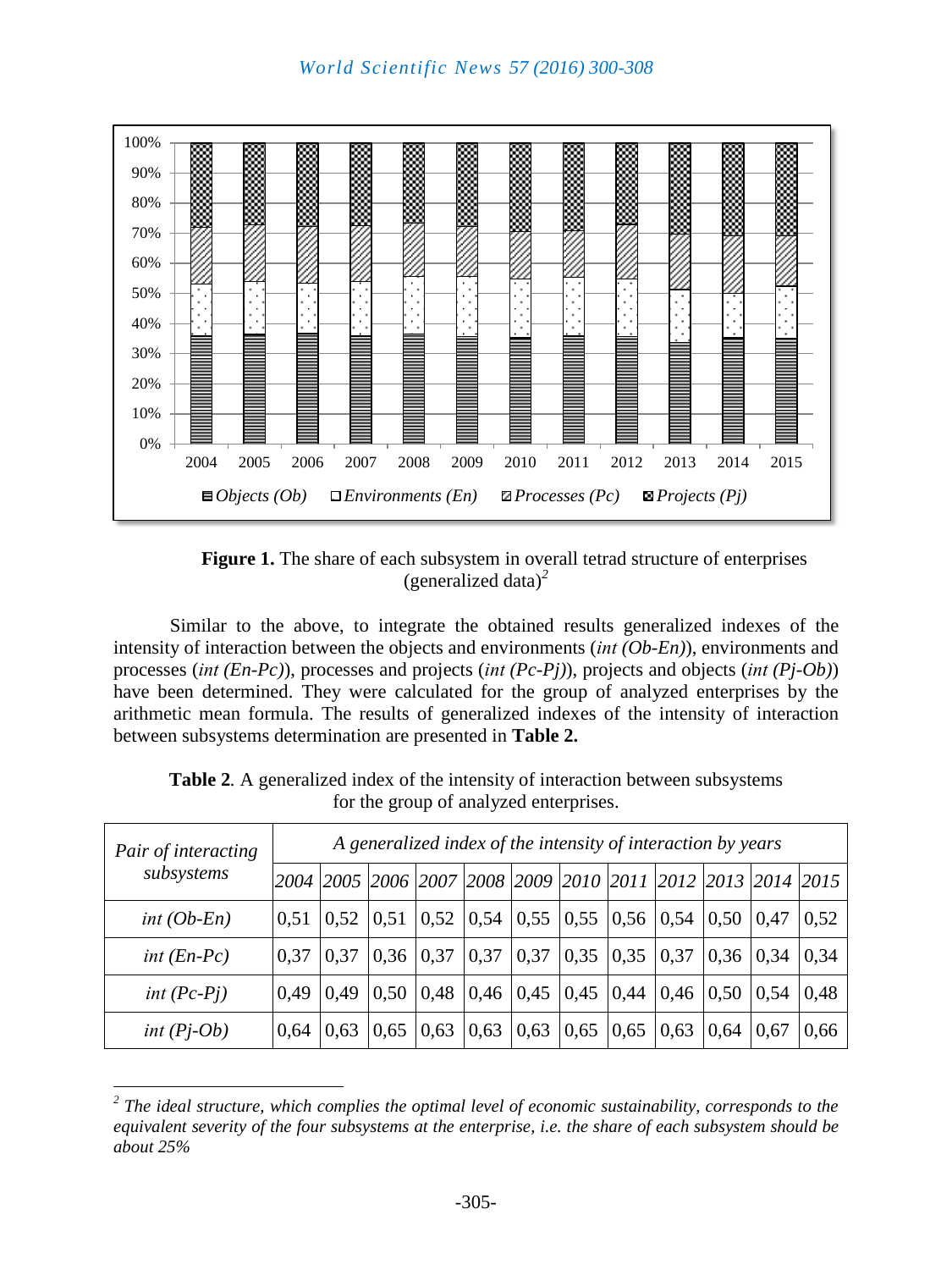The results of the modeling and evaluation show that the ratio of levels of intensity of interaction between the subsystems for the group of enterprises was generally almost the same. The graphical display of this ratio is shown in **Figure 2**.



**Figure 2.** The ratio of the intensity of interaction between subsystems in each pair (generalized data)*<sup>3</sup>*

Finally, value of the intensity of interaction between subsystems allowed us to determine the index of system balance of tetrad, which determines the level of economic sustainability of enterprise.

If we denote  $a = int (Ob-En)$ ,  $b = int (En-Pc)$ ,  $c = int (Pc-Pi)$ ,  $d = int (Pi-Ob)$ , indexes values form a four-dimensional space, and the point  $S(a, b, c, d)$  in this space indicates the position of each enterprise in terms of its system balance. According to the specific of our methods, the system is balanced, when  $a_0 = 0.5$ ,  $b_0 = 0.5$ ,  $c_0 = 0.5$ ,  $d_0 = 0.5$ . So the point  $S_0$  ( $a_0$ ,  $b_0$ ,  $c_0$ ,  $d_0$ ) reflects the ideal position of completely sustainable enterprise. Based on such considerations, numerical value of Euclidean distance from the point *S* to the "ideal" point *S0,*  which acts as index of system imbalance, was evaluated. On its basis the index of system balance as the difference between the maximum possible value of index of system imbalance and the one that had been calculated for each case was determined. The results of the calculation are generalized in **Table 3**.

To verify the hypothesis that the level of economic sustainability of the enterprise can really be determined on the basis of index of system balance of four internal subsystems

 $\overline{a}$ 

*<sup>3</sup> In the ideal tetrad, which complies the optimal level of economic sustainability of enterprise, the intensity of interaction between subsystems in all pairs is approximately the same, i.e. its level should be about 25%*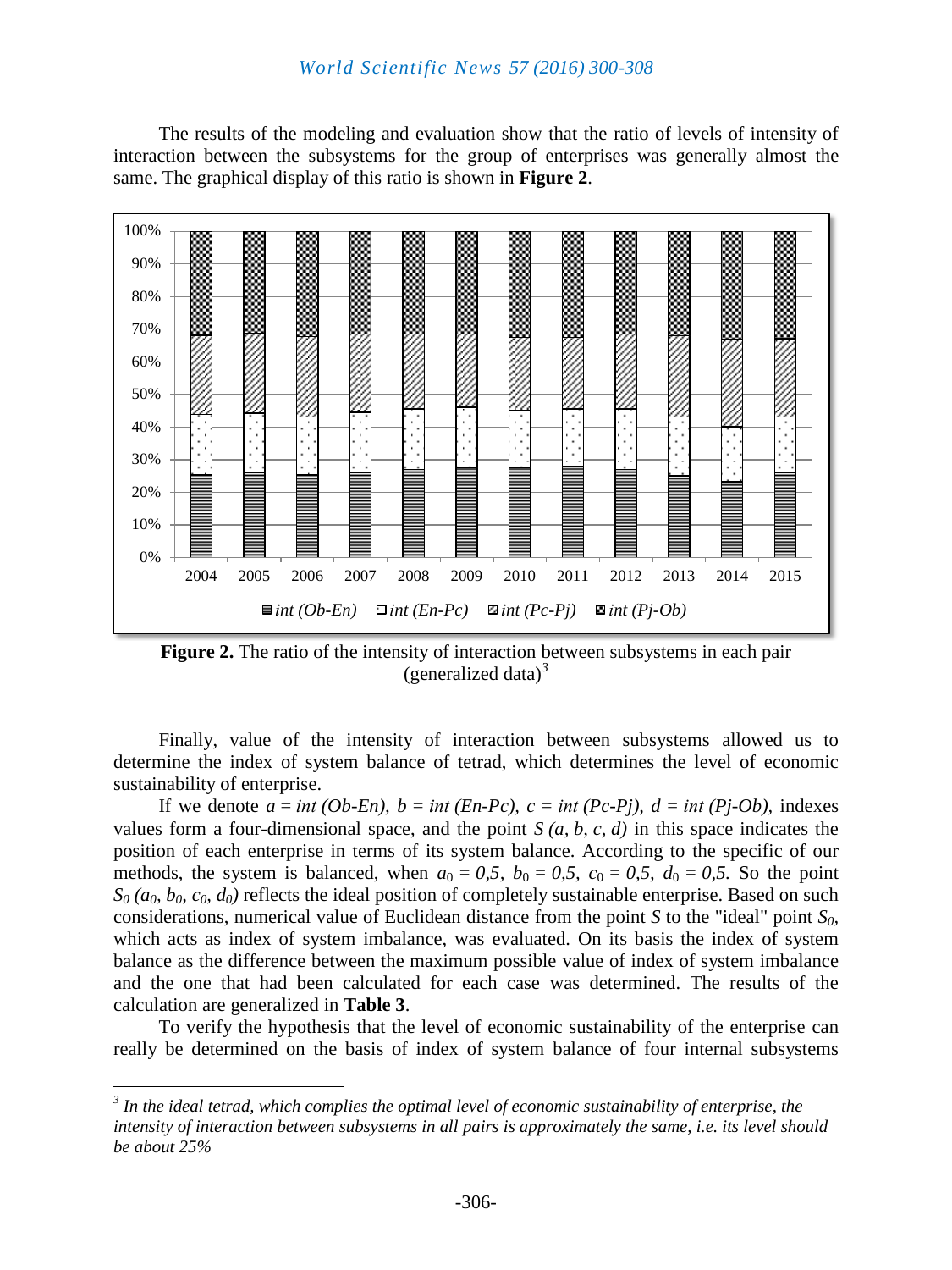measurement and to identify the level of reliability of the results we found it necessary to conduct a correlation analysis. The statistical interrelations between the index of system balance and the results of calculations of already known financial ratios, which are commonly used as the indicators of sustainable enterprises, were analyzed. To reduce the set of financial ratios to a single integral indicator of financial stability the method of fuzzy logic was used. The results of the calculations of integral indicator of financial sustainability for each of the analyzed cases are also presented in **Table 3.**

| Indicator                                                                                                                               | A generalized values by years |                                                                                                                                       |  |  |  |  |  |  |  |  |  |  |
|-----------------------------------------------------------------------------------------------------------------------------------------|-------------------------------|---------------------------------------------------------------------------------------------------------------------------------------|--|--|--|--|--|--|--|--|--|--|
|                                                                                                                                         |                               | 2004 2005 2006 2007 2008 2009 2010 2011 2012 2013 2014 2015                                                                           |  |  |  |  |  |  |  |  |  |  |
| Index of<br>system balance                                                                                                              |                               | $\vert 0.84 \vert 0.85 \vert 0.84 \vert 0.83 \vert 0.84 \vert 0.82 \vert 0.83 \vert 0.80 \vert 0.76 \vert 0.76 \vert 0.73 \vert 0.73$ |  |  |  |  |  |  |  |  |  |  |
| Integral indicator of $\begin{bmatrix} 0,40 & 0,39 & 0,39 & 0,41 & 0,42 & 0,37 & 0,35 & 0,33 & 0,32 & 0,34 & 0,31 & 0,29 \end{bmatrix}$ |                               |                                                                                                                                       |  |  |  |  |  |  |  |  |  |  |

**Table 3***.* A generalized index of system balance and a generalized integral indicator of financial stability for the group of analyzed enterprises.

Statistical correlation between the generalized index of the system balance and the generalized integral indicator of financial stability were assessed using Pearson's coefficient. Pearson's correlation coefficient for the period of 2004-2015 for these indicators was 0,901. Accordingly, we may conclude that the statistical correlation between the indicators is linear and close and the index of enterprise's system balance really reflects the level of its economic sustainability. The hypothesis has been confirmed.

# **3. CONCLUSIONS**

The economic sustainability of the enterprise is ensured the coherent implementation of the system functions by each of four subsystems, which are the foundation of functionality of the tetrad. The infringement of functionality is reflected in dysfunctioning or hyperfunctioning of some subsystems comparing to the others and their mutual perimetric imbalance. Consequently the infringements of functionality lead to a violation of the economic sustainability. We also used the methods that allow us to formalize and graphically display the types of the balance infringements, which may occur in the system and determine the reducing of the enterprise sustainability.

Based on the research, we have identified the general systems and structural imbalances which are inherent to Ukrainian machine-building enterprises. Over-severity of the objective subsystems is indicating the ineffectiveness of segmentation of enterprises' employees, their low workload, incoordination of departments, ineffectiveness of administrative and management activities and expenses and so on. Over-severity of the project subsystems primarily is indicating the ineffectiveness of innovation and investment activities at the enterprises, inefficient mechanism of selecting projects for implementation and their discrepancy to strategic priorities of the enterprises. Lack-severity of the environment